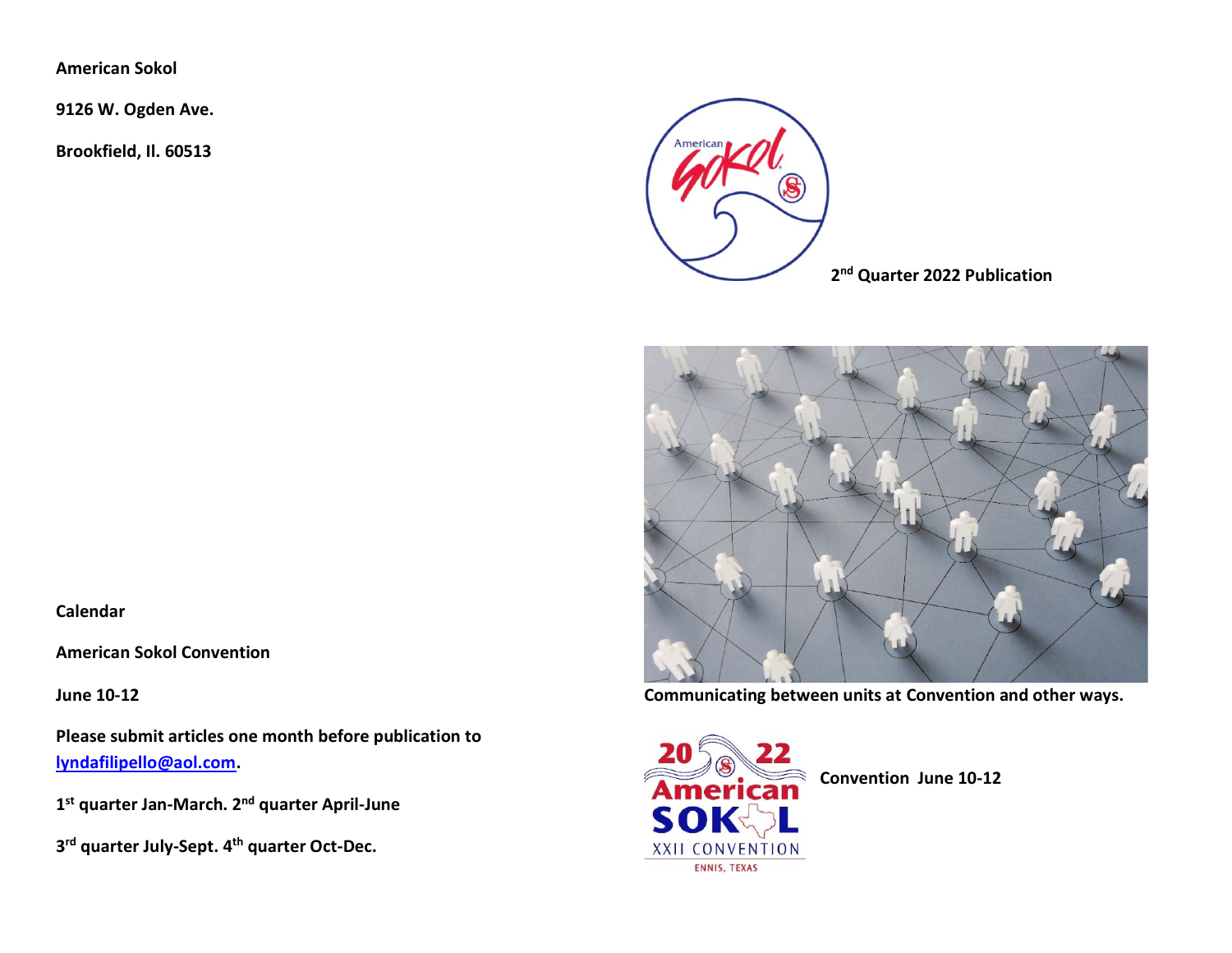### *The Sokol Eye – Sokolským Okem*

The time has come for this Sokol and Sokol Eye to soar towards a new nest. With the 2022 National Convention approaching in June, this will be my final flight with all of you. Since, the year 2000 I have been cultivating relationships and working towards the advancement of American Sokol. We have had many great moments and accomplishments including a 150 year celebration, 100 years of Czechia, Czech Slet Tours, a new Sokol Memorial Day, North American Slets, Instructor Schools, National Awards and many visits around the Districts joining in your own celebrations. We have strong connections with the Czech Embassy and World Leaders and are recognized worldwide as a strong organization. We even experienced a pandemic together and found ways to keep the momentum going. Membership organizations have declined in recent years and sadly we have lost membership revenue. However, during my time spent working in the National Office and two terms as President I was able to raise a lot of money through events and projects, that has off-set our losses. A lot of time was spent networking and building relationships with colleagues that would end up giving us very nice donations. We have also secured funding for projects that have given over \$100,000 to our Sokol Units. No matter what, we have persevered. I feel confident that my contributions have helped American Sokol survive.

The future of American Sokol is ready for new leadership and fresh ideas. There will be new projects to cultivate the mission of American Sokol. It has been an honor for me to serve you as President of American Sokol and I look forward to watching you grow. I wish the incoming Board and future Boards of the American Sokol success, strength, and wisdom. Keep your "eye" on what is important and never lose sight of who we are.

I am Sokol! We are Sokol! *Ať žije Sokol* – Long Live Sokol

Jean Hruby - President

**Board of Governors** President Jean Hruby Districts: Central Rich Vachata Eastern Irene Wynnyczuk Northeastern Meg Novacek Pacific Lida O'Donnell Southern Robert Podhrasky Western Allison Gerber **Executive Board Members** President Jean Hruby 1st VP Robert Podhrasky 2nd VP Maryann Fiordelis Sec. Lynda Filipello Treas. Robert Barcal Fin. Sec. Allison Gerber Education Sue Bares

Foundation Meribeth Tooke Membership Joseph Placek Board Members Beverly Domzalski Brad Durham Alex Novacek Board of Instructors

Co – Directors Kathy Barcal Patricia Satek

Bylaws Rhonda Liska

#### **American Sokol Donations**

In honor of Elite Sports complex (Sokol Chicagoland) Wyatt Kopka From Kris & Jim Hiepler-Hartwig

**Education, Library & Archives** from Joan Sedlacek

**Gateway to the Future** In honor of Lucia Maruska Levendis from George P. Levendis

**Future Sokol Leaders Fund** from John Palka

In memory of Stanley & Rose Barcal, Mildred Barcal, Jerry Zitko. From Elain Barcal Zitko, Jerry R. Zitko, and Susan Zitko D'Andrea.

**2021 Instructors School** from Ministry of Foreign Affairs of the Czech Republic; American Sokol Endowment Foundation.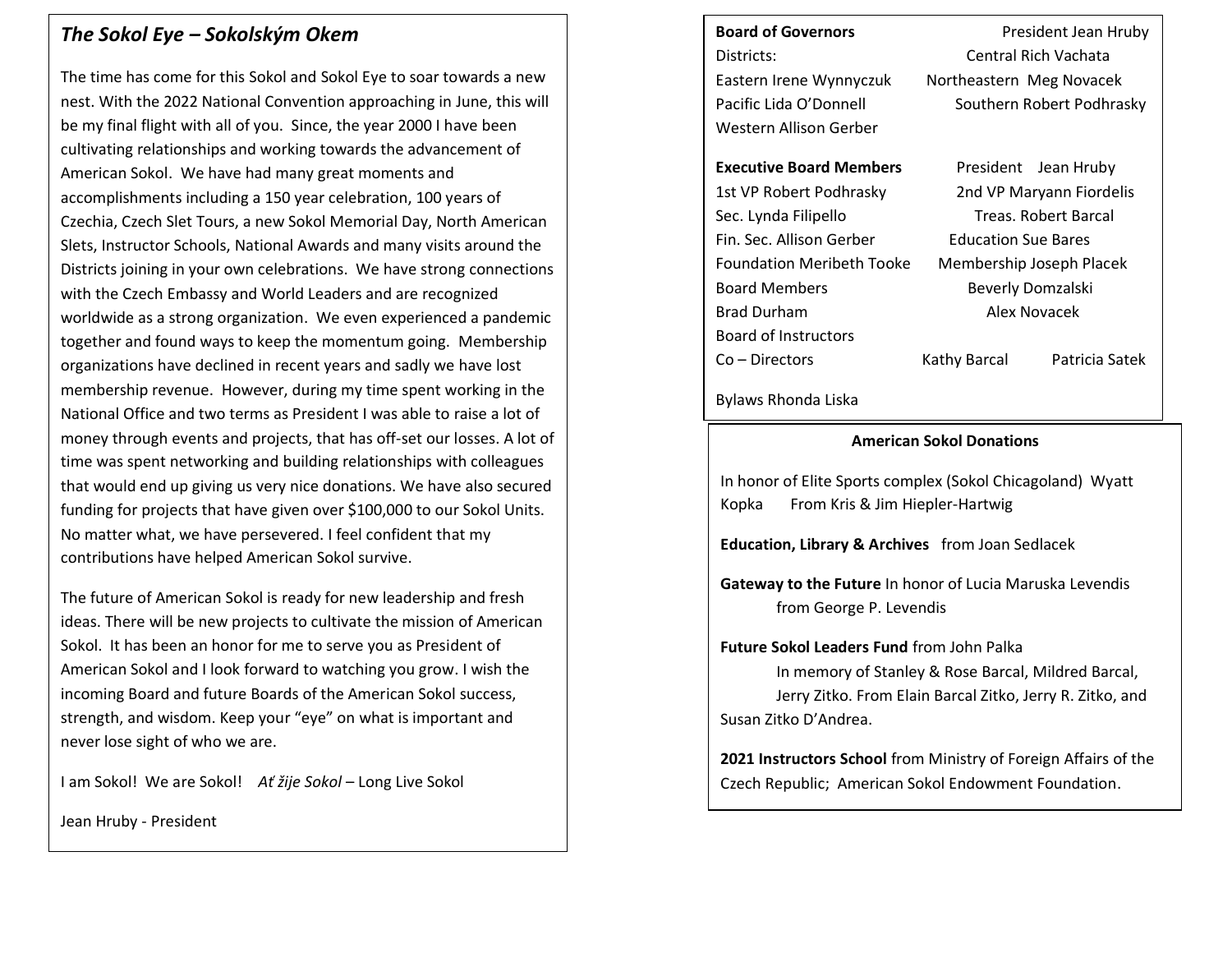# **XXII American Sokol National Convention Hosted by Sokol Karel Havlicek Borovsky**

# **Ennis, Texas June 10-12, 2022**

In about 70 days, representatives of all American Sokol units will be converging on Ennis, Texas by airplane and automobile to participate in the American Sokol's quadrennial National Convention. The Convention is the supreme governing body of the organization and is responsible for charting the organization's future for the next 4 years -- national officers are elected, a financial budget is established, bylaws are revised as needed, and the direction of the organization moving forward is established.

Given the current COVID situation, the Executive Board has put convention COVID protocols and masking policies in place to provide as safe an environment as possible for attending delegates. Social distancing is also a consideration. The officers and members of Sokol Karel Havlicek Borovsky (KHB) are working hard to prepare and welcome the delegates with some real Texas hospitality. Their best meal planners and cooks are ready to provide superb This preliminary budget proposal has been distributed to all unit presidents and convention delegates for review and additional input.

Continued on next page..

## Continued from previous page

Pre-convention committees have also already been at work. These committees have met virtually, made plans for the next 4 years, and provided their financial needs to the Convention Budget & Finance Committee, which has crunched the numbers and compiled a preliminary budget. This preliminary budget proposal has been distributed to all unit presidents and convention delegates for review and additional input.

The Convention Bylaws Committee has worked through all the suggested revisions and prepared a preliminary set of Bylaws with recommended changes. This preliminary set of recommended, revised bylaws with rationale has also been distributed to all unit presidents and convention delegates. If you are interested in either the Budget Proposal or the revised Bylaws, contact your unit representative(s) and make your thoughts known.

Delegates are preparing, too -- submitting their room registrations, reviewing documentation distributed to them, and beginning to make travel plans.

The Southern District Convention Host Organizing Committee is working hard to provide the facilities and an environment for a successful Convention and to provide a pleasurable experience for the delegates.

Nazdar!